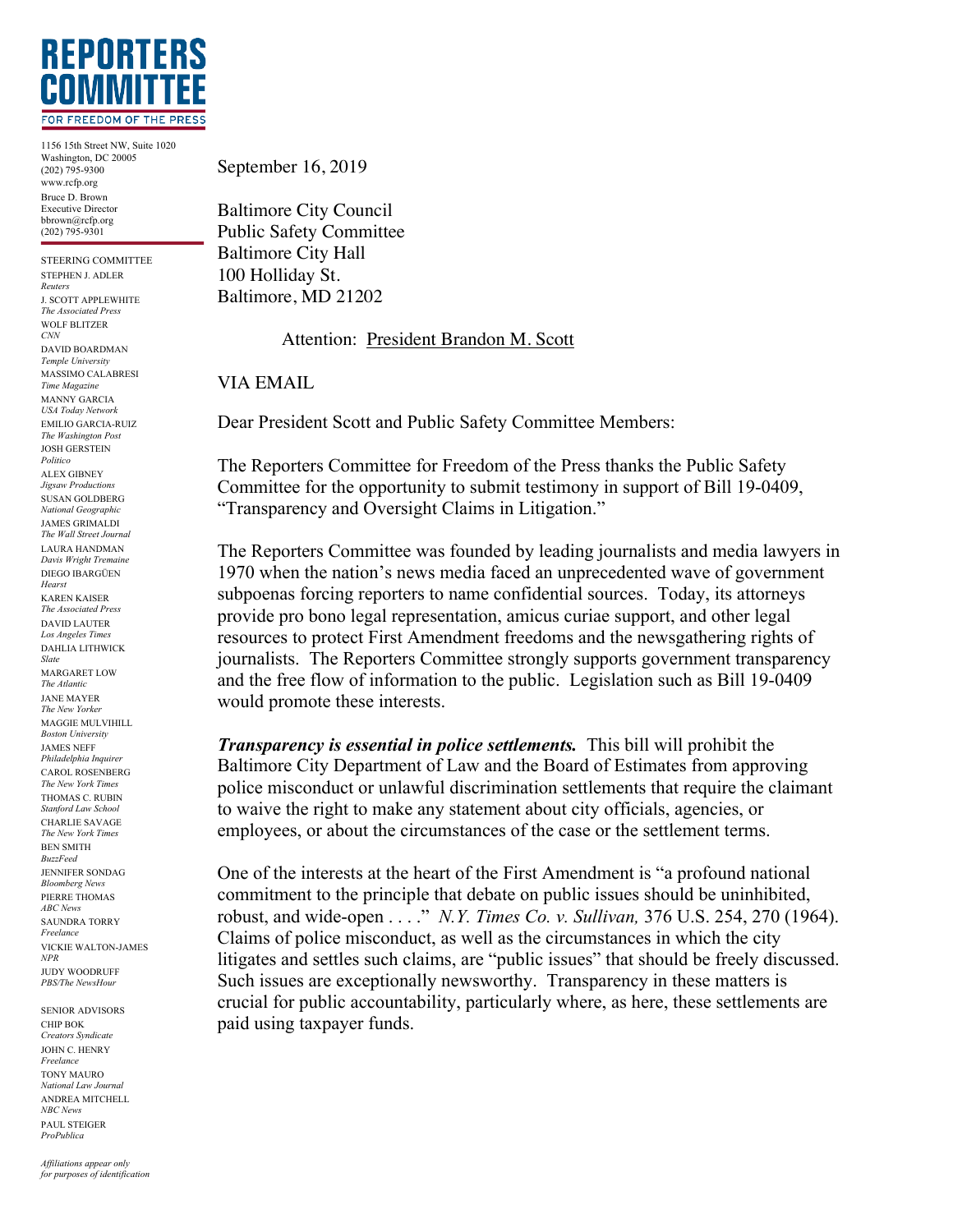*There is a strong public interest in safeguarding the public's access to information about settlement agreements and in preserving the press's ability to report accurately and fairly on allegations of police misconduct.* Reporters routinely rely on individuals who are injured or arrested by police officers as sources of information for reporting on encounters between the public and law enforcement.<sup>1</sup> News stories should "reflect all sides, not just one" and journalists have "a duty of fairness to give the subject of  $\dots$  stories the opportunity to put their side."<sup>2</sup>

Accordingly, journalists must be able to speak to individuals who settle claims arising out of their encounters with police officers in order to inform the public about these settlements and the impact they may have on victims, law enforcement, and the public.<sup>3</sup> The gag orders that would be prohibited under Bill 19-0409 are a direct impediment to the free flow of that information to the public through the press.

In July 2019, the U.S. Court of Appeals for the Fourth Circuit overruled a 2017 federal district court decision that dismissed a constitutional challenge to such non-disclosure agreements. *Overbey v. Baltimore*, 930 F.3d 215 (4th Cir. 2019). The Reporters Committee, joined by 19 media organizations, filed a friend-of-the-court brief, arguing that the public has a right to know about information pertaining to police misconduct settlements, and that the routine practice of using non-disclosure agreements silences the claimants in these cases, restricting the press's ability to report on police misconduct allegations.<sup>4</sup> The Fourth Circuit agreed, holding that the strong public interests rooted in the First Amendment voided the waiver of the plaintiff's First Amendment rights in the settlement at issue. *Overbey*, 930 F.3d at 222.

The proposed bar on gag orders in the legislation before this Committee would build on the holding in *Overbey* and would helpfully extend protections to all claimants in police misconduct or unlawful discrimination cases, as a matter of city law.

<sup>1</sup> *See, e.g.*, Nina Golgowski, *Young Man Beaten by Cops on Video Speaks Out After Officers' Firing*, HuffPost (Apr. 16, 2017), https://www.huffingtonpost.com/entry/georgia-man-beaten-bypolice\_us\_58f3b727 e4b0b9e9848cb041; Rob Hayes, *Man whose leg was broken in videotaped Pasadena arrest speaks out: 'I can't sleep'*, ABC7 (Dec. 20, 2017), http://abc7.com/man-in-videotaped-pasadena-arrest-speaks; Dylan Stableford, *Bikiniclad girl thrown to ground by McKinney officer speaks out*, Yahoo News (June 8, 2015), https://www.yahoo. com/news/mckinney-police-pool-party-girl-speaks121117251.html; *Black women speak out on experiencing police violence*, Fusion (July 1, 2015), https://www.youtube.com/watch?v=JWK9m2Tfr8w.

See, e.g., Reuters, Handbook of Journalism, § 1.3, http://handbook.reuters.com/index.php?title= Freedom from bias.

<sup>3</sup> *See, e.g.*, *Kevin Dietz, Floyd Dent settles suit with city of Inkster for \$1.4 million*, WDIV-TV (May 28, 2015), https://www.clickondetroit.com/news/defenders/floyd-dent-settles-suit-with-cityof-inkster-for-1-4-million; Pamela Manson, *Utah nurse reaches \$500,000 settlement in dispute over her arrest for blocking cop from drawing blood from patient*, Salt Lake Trib. (Oct. 31, 2017), https://www.sltrib.com/news/2017/10/31/utah-nurse-arrestedfor-blocking-copfrom-drawing-blood-from-patient-receives-500000-settlement/.

<sup>4</sup> Br. of *Amici Curiae* Reporters Committee for Freedom of the Press and 19 Media Organizations in Support of Plaintiffs-Appellants, Overbey v. Baltimore, 930 F.3d 215 (4th Cir. 2019), https://www.rcfp.org/wp-content/ uploads/2017/12/027-RCFP-Amicus-Brief.pdf.